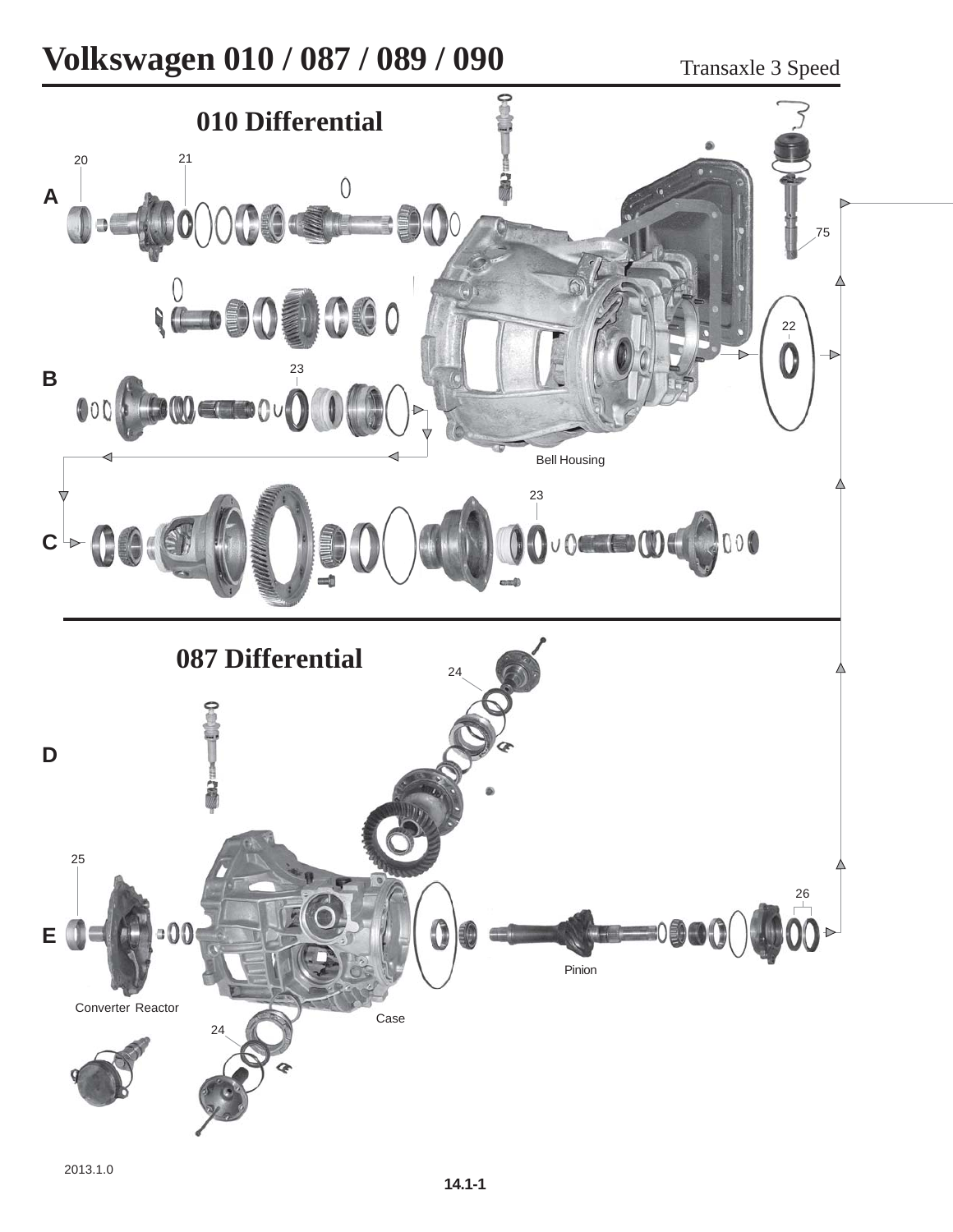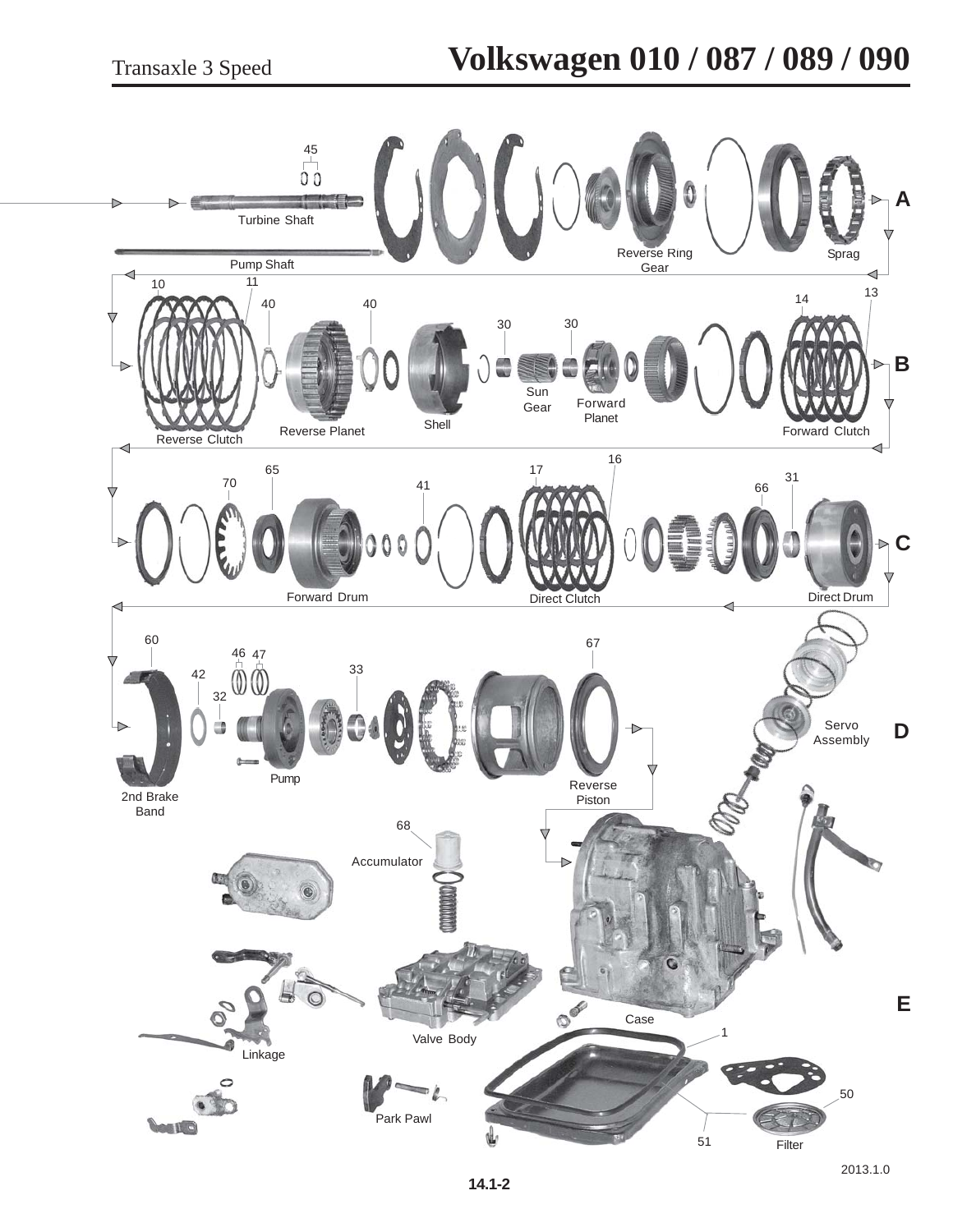## **Volkswagen 010, 087, 089, & 090 (FWD 3-Speed)**

| & 944, VW Quantum (5 Cylinder)<br>ILL.<br><b>PART</b><br><b>PER</b><br>NO.<br><b>CAR</b><br><b>DESCRIPTION</b><br><b>YEARS</b><br><b>NUMBER</b><br><b>REBUILDER BOX KITS</b><br>K6000R-S <sup>1, 2</sup><br>---<br>Master Kit (w/o Steels)  087 w/4.750" Direct Frictions  1978-92<br>K6000E-S <sup>1,2</sup><br>Master Kit (w/o Steels)  087 w/5.000" Direct Frictions  1983-92<br>K6000F-S <sup>1,2</sup><br>K6000D-S <sup>1,2</sup><br>K6000V-S <sup>1,2</sup><br>---<br><b>Steel Plate Sub-Kits:</b><br>K6000R-9<br>---<br>K6000E-9<br>K6000F-9<br>$---$<br>K6000D-9<br>K6000E-9<br>---<br><sup>1</sup> Molded Rubber Pistons are not included in any kits, please order separately.<br><sup>2</sup> These kits also include the appropriate Final Drive Sub-Kit.<br><b>OVERHAUL KITS, GASKET SETS, AND PAN GASKETS</b><br>K60900R <sup>1,2</sup><br>K60900E <sup>1,2</sup><br>K60900D <sup>1,2</sup><br>K60900V <sup>1,2</sup><br>Gasket and Rubber Kit Transmission Section Only  1975-92<br>K60900R-1<br>$---$<br>K60900-2<br>---<br>K60900-2A<br>K60900-2V<br>---<br>1E<br>60170R<br><b>CLUTCH PLATES</b><br>10B<br>60321A<br>60322<br>11B<br>60304B<br>13B<br>60305A<br>14B<br><b>16C</b><br>60304A<br>60304F<br>16C<br>4<br>17C<br>60305A<br>17 <sub>C</sub><br>60305F<br>5<br><b>METAL CLAD SEALS</b><br>20A<br>60506<br>1<br>60517<br>$\mathbf{1}$<br>$\qquad \qquad - -$<br>21A<br>60501<br>$\mathbf{1}$<br>22B<br>60507<br>1<br>23B,C 60509<br>2<br>23B,C 60516<br>$\overline{2}$ | <b>APPLICATION (FOR VEHICLES WITH 3 SPEEED TRANSAXLES)</b><br><b>TRANSMISSION</b> |  |  |  |  |  |  |  |  |  |  |  |
|-------------------------------------------------------------------------------------------------------------------------------------------------------------------------------------------------------------------------------------------------------------------------------------------------------------------------------------------------------------------------------------------------------------------------------------------------------------------------------------------------------------------------------------------------------------------------------------------------------------------------------------------------------------------------------------------------------------------------------------------------------------------------------------------------------------------------------------------------------------------------------------------------------------------------------------------------------------------------------------------------------------------------------------------------------------------------------------------------------------------------------------------------------------------------------------------------------------------------------------------------------------------------------------------------------------------------------------------------------------------------------------------------------------------------------------------------------------------------------------------------|-----------------------------------------------------------------------------------|--|--|--|--|--|--|--|--|--|--|--|
|                                                                                                                                                                                                                                                                                                                                                                                                                                                                                                                                                                                                                                                                                                                                                                                                                                                                                                                                                                                                                                                                                                                                                                                                                                                                                                                                                                                                                                                                                                 |                                                                                   |  |  |  |  |  |  |  |  |  |  |  |
|                                                                                                                                                                                                                                                                                                                                                                                                                                                                                                                                                                                                                                                                                                                                                                                                                                                                                                                                                                                                                                                                                                                                                                                                                                                                                                                                                                                                                                                                                                 |                                                                                   |  |  |  |  |  |  |  |  |  |  |  |
|                                                                                                                                                                                                                                                                                                                                                                                                                                                                                                                                                                                                                                                                                                                                                                                                                                                                                                                                                                                                                                                                                                                                                                                                                                                                                                                                                                                                                                                                                                 |                                                                                   |  |  |  |  |  |  |  |  |  |  |  |
|                                                                                                                                                                                                                                                                                                                                                                                                                                                                                                                                                                                                                                                                                                                                                                                                                                                                                                                                                                                                                                                                                                                                                                                                                                                                                                                                                                                                                                                                                                 |                                                                                   |  |  |  |  |  |  |  |  |  |  |  |
|                                                                                                                                                                                                                                                                                                                                                                                                                                                                                                                                                                                                                                                                                                                                                                                                                                                                                                                                                                                                                                                                                                                                                                                                                                                                                                                                                                                                                                                                                                 |                                                                                   |  |  |  |  |  |  |  |  |  |  |  |
|                                                                                                                                                                                                                                                                                                                                                                                                                                                                                                                                                                                                                                                                                                                                                                                                                                                                                                                                                                                                                                                                                                                                                                                                                                                                                                                                                                                                                                                                                                 |                                                                                   |  |  |  |  |  |  |  |  |  |  |  |
|                                                                                                                                                                                                                                                                                                                                                                                                                                                                                                                                                                                                                                                                                                                                                                                                                                                                                                                                                                                                                                                                                                                                                                                                                                                                                                                                                                                                                                                                                                 |                                                                                   |  |  |  |  |  |  |  |  |  |  |  |
|                                                                                                                                                                                                                                                                                                                                                                                                                                                                                                                                                                                                                                                                                                                                                                                                                                                                                                                                                                                                                                                                                                                                                                                                                                                                                                                                                                                                                                                                                                 |                                                                                   |  |  |  |  |  |  |  |  |  |  |  |
|                                                                                                                                                                                                                                                                                                                                                                                                                                                                                                                                                                                                                                                                                                                                                                                                                                                                                                                                                                                                                                                                                                                                                                                                                                                                                                                                                                                                                                                                                                 |                                                                                   |  |  |  |  |  |  |  |  |  |  |  |
|                                                                                                                                                                                                                                                                                                                                                                                                                                                                                                                                                                                                                                                                                                                                                                                                                                                                                                                                                                                                                                                                                                                                                                                                                                                                                                                                                                                                                                                                                                 |                                                                                   |  |  |  |  |  |  |  |  |  |  |  |
|                                                                                                                                                                                                                                                                                                                                                                                                                                                                                                                                                                                                                                                                                                                                                                                                                                                                                                                                                                                                                                                                                                                                                                                                                                                                                                                                                                                                                                                                                                 |                                                                                   |  |  |  |  |  |  |  |  |  |  |  |
|                                                                                                                                                                                                                                                                                                                                                                                                                                                                                                                                                                                                                                                                                                                                                                                                                                                                                                                                                                                                                                                                                                                                                                                                                                                                                                                                                                                                                                                                                                 |                                                                                   |  |  |  |  |  |  |  |  |  |  |  |
|                                                                                                                                                                                                                                                                                                                                                                                                                                                                                                                                                                                                                                                                                                                                                                                                                                                                                                                                                                                                                                                                                                                                                                                                                                                                                                                                                                                                                                                                                                 |                                                                                   |  |  |  |  |  |  |  |  |  |  |  |
|                                                                                                                                                                                                                                                                                                                                                                                                                                                                                                                                                                                                                                                                                                                                                                                                                                                                                                                                                                                                                                                                                                                                                                                                                                                                                                                                                                                                                                                                                                 |                                                                                   |  |  |  |  |  |  |  |  |  |  |  |
|                                                                                                                                                                                                                                                                                                                                                                                                                                                                                                                                                                                                                                                                                                                                                                                                                                                                                                                                                                                                                                                                                                                                                                                                                                                                                                                                                                                                                                                                                                 |                                                                                   |  |  |  |  |  |  |  |  |  |  |  |
|                                                                                                                                                                                                                                                                                                                                                                                                                                                                                                                                                                                                                                                                                                                                                                                                                                                                                                                                                                                                                                                                                                                                                                                                                                                                                                                                                                                                                                                                                                 |                                                                                   |  |  |  |  |  |  |  |  |  |  |  |
|                                                                                                                                                                                                                                                                                                                                                                                                                                                                                                                                                                                                                                                                                                                                                                                                                                                                                                                                                                                                                                                                                                                                                                                                                                                                                                                                                                                                                                                                                                 |                                                                                   |  |  |  |  |  |  |  |  |  |  |  |
|                                                                                                                                                                                                                                                                                                                                                                                                                                                                                                                                                                                                                                                                                                                                                                                                                                                                                                                                                                                                                                                                                                                                                                                                                                                                                                                                                                                                                                                                                                 |                                                                                   |  |  |  |  |  |  |  |  |  |  |  |
|                                                                                                                                                                                                                                                                                                                                                                                                                                                                                                                                                                                                                                                                                                                                                                                                                                                                                                                                                                                                                                                                                                                                                                                                                                                                                                                                                                                                                                                                                                 |                                                                                   |  |  |  |  |  |  |  |  |  |  |  |
|                                                                                                                                                                                                                                                                                                                                                                                                                                                                                                                                                                                                                                                                                                                                                                                                                                                                                                                                                                                                                                                                                                                                                                                                                                                                                                                                                                                                                                                                                                 |                                                                                   |  |  |  |  |  |  |  |  |  |  |  |
|                                                                                                                                                                                                                                                                                                                                                                                                                                                                                                                                                                                                                                                                                                                                                                                                                                                                                                                                                                                                                                                                                                                                                                                                                                                                                                                                                                                                                                                                                                 |                                                                                   |  |  |  |  |  |  |  |  |  |  |  |
|                                                                                                                                                                                                                                                                                                                                                                                                                                                                                                                                                                                                                                                                                                                                                                                                                                                                                                                                                                                                                                                                                                                                                                                                                                                                                                                                                                                                                                                                                                 |                                                                                   |  |  |  |  |  |  |  |  |  |  |  |
|                                                                                                                                                                                                                                                                                                                                                                                                                                                                                                                                                                                                                                                                                                                                                                                                                                                                                                                                                                                                                                                                                                                                                                                                                                                                                                                                                                                                                                                                                                 |                                                                                   |  |  |  |  |  |  |  |  |  |  |  |
|                                                                                                                                                                                                                                                                                                                                                                                                                                                                                                                                                                                                                                                                                                                                                                                                                                                                                                                                                                                                                                                                                                                                                                                                                                                                                                                                                                                                                                                                                                 |                                                                                   |  |  |  |  |  |  |  |  |  |  |  |
|                                                                                                                                                                                                                                                                                                                                                                                                                                                                                                                                                                                                                                                                                                                                                                                                                                                                                                                                                                                                                                                                                                                                                                                                                                                                                                                                                                                                                                                                                                 |                                                                                   |  |  |  |  |  |  |  |  |  |  |  |
|                                                                                                                                                                                                                                                                                                                                                                                                                                                                                                                                                                                                                                                                                                                                                                                                                                                                                                                                                                                                                                                                                                                                                                                                                                                                                                                                                                                                                                                                                                 |                                                                                   |  |  |  |  |  |  |  |  |  |  |  |
|                                                                                                                                                                                                                                                                                                                                                                                                                                                                                                                                                                                                                                                                                                                                                                                                                                                                                                                                                                                                                                                                                                                                                                                                                                                                                                                                                                                                                                                                                                 |                                                                                   |  |  |  |  |  |  |  |  |  |  |  |
|                                                                                                                                                                                                                                                                                                                                                                                                                                                                                                                                                                                                                                                                                                                                                                                                                                                                                                                                                                                                                                                                                                                                                                                                                                                                                                                                                                                                                                                                                                 |                                                                                   |  |  |  |  |  |  |  |  |  |  |  |
|                                                                                                                                                                                                                                                                                                                                                                                                                                                                                                                                                                                                                                                                                                                                                                                                                                                                                                                                                                                                                                                                                                                                                                                                                                                                                                                                                                                                                                                                                                 |                                                                                   |  |  |  |  |  |  |  |  |  |  |  |
|                                                                                                                                                                                                                                                                                                                                                                                                                                                                                                                                                                                                                                                                                                                                                                                                                                                                                                                                                                                                                                                                                                                                                                                                                                                                                                                                                                                                                                                                                                 |                                                                                   |  |  |  |  |  |  |  |  |  |  |  |
|                                                                                                                                                                                                                                                                                                                                                                                                                                                                                                                                                                                                                                                                                                                                                                                                                                                                                                                                                                                                                                                                                                                                                                                                                                                                                                                                                                                                                                                                                                 |                                                                                   |  |  |  |  |  |  |  |  |  |  |  |
|                                                                                                                                                                                                                                                                                                                                                                                                                                                                                                                                                                                                                                                                                                                                                                                                                                                                                                                                                                                                                                                                                                                                                                                                                                                                                                                                                                                                                                                                                                 |                                                                                   |  |  |  |  |  |  |  |  |  |  |  |
|                                                                                                                                                                                                                                                                                                                                                                                                                                                                                                                                                                                                                                                                                                                                                                                                                                                                                                                                                                                                                                                                                                                                                                                                                                                                                                                                                                                                                                                                                                 |                                                                                   |  |  |  |  |  |  |  |  |  |  |  |
|                                                                                                                                                                                                                                                                                                                                                                                                                                                                                                                                                                                                                                                                                                                                                                                                                                                                                                                                                                                                                                                                                                                                                                                                                                                                                                                                                                                                                                                                                                 |                                                                                   |  |  |  |  |  |  |  |  |  |  |  |
|                                                                                                                                                                                                                                                                                                                                                                                                                                                                                                                                                                                                                                                                                                                                                                                                                                                                                                                                                                                                                                                                                                                                                                                                                                                                                                                                                                                                                                                                                                 |                                                                                   |  |  |  |  |  |  |  |  |  |  |  |
|                                                                                                                                                                                                                                                                                                                                                                                                                                                                                                                                                                                                                                                                                                                                                                                                                                                                                                                                                                                                                                                                                                                                                                                                                                                                                                                                                                                                                                                                                                 |                                                                                   |  |  |  |  |  |  |  |  |  |  |  |
|                                                                                                                                                                                                                                                                                                                                                                                                                                                                                                                                                                                                                                                                                                                                                                                                                                                                                                                                                                                                                                                                                                                                                                                                                                                                                                                                                                                                                                                                                                 |                                                                                   |  |  |  |  |  |  |  |  |  |  |  |
|                                                                                                                                                                                                                                                                                                                                                                                                                                                                                                                                                                                                                                                                                                                                                                                                                                                                                                                                                                                                                                                                                                                                                                                                                                                                                                                                                                                                                                                                                                 |                                                                                   |  |  |  |  |  |  |  |  |  |  |  |
|                                                                                                                                                                                                                                                                                                                                                                                                                                                                                                                                                                                                                                                                                                                                                                                                                                                                                                                                                                                                                                                                                                                                                                                                                                                                                                                                                                                                                                                                                                 |                                                                                   |  |  |  |  |  |  |  |  |  |  |  |
|                                                                                                                                                                                                                                                                                                                                                                                                                                                                                                                                                                                                                                                                                                                                                                                                                                                                                                                                                                                                                                                                                                                                                                                                                                                                                                                                                                                                                                                                                                 |                                                                                   |  |  |  |  |  |  |  |  |  |  |  |
|                                                                                                                                                                                                                                                                                                                                                                                                                                                                                                                                                                                                                                                                                                                                                                                                                                                                                                                                                                                                                                                                                                                                                                                                                                                                                                                                                                                                                                                                                                 |                                                                                   |  |  |  |  |  |  |  |  |  |  |  |
|                                                                                                                                                                                                                                                                                                                                                                                                                                                                                                                                                                                                                                                                                                                                                                                                                                                                                                                                                                                                                                                                                                                                                                                                                                                                                                                                                                                                                                                                                                 |                                                                                   |  |  |  |  |  |  |  |  |  |  |  |